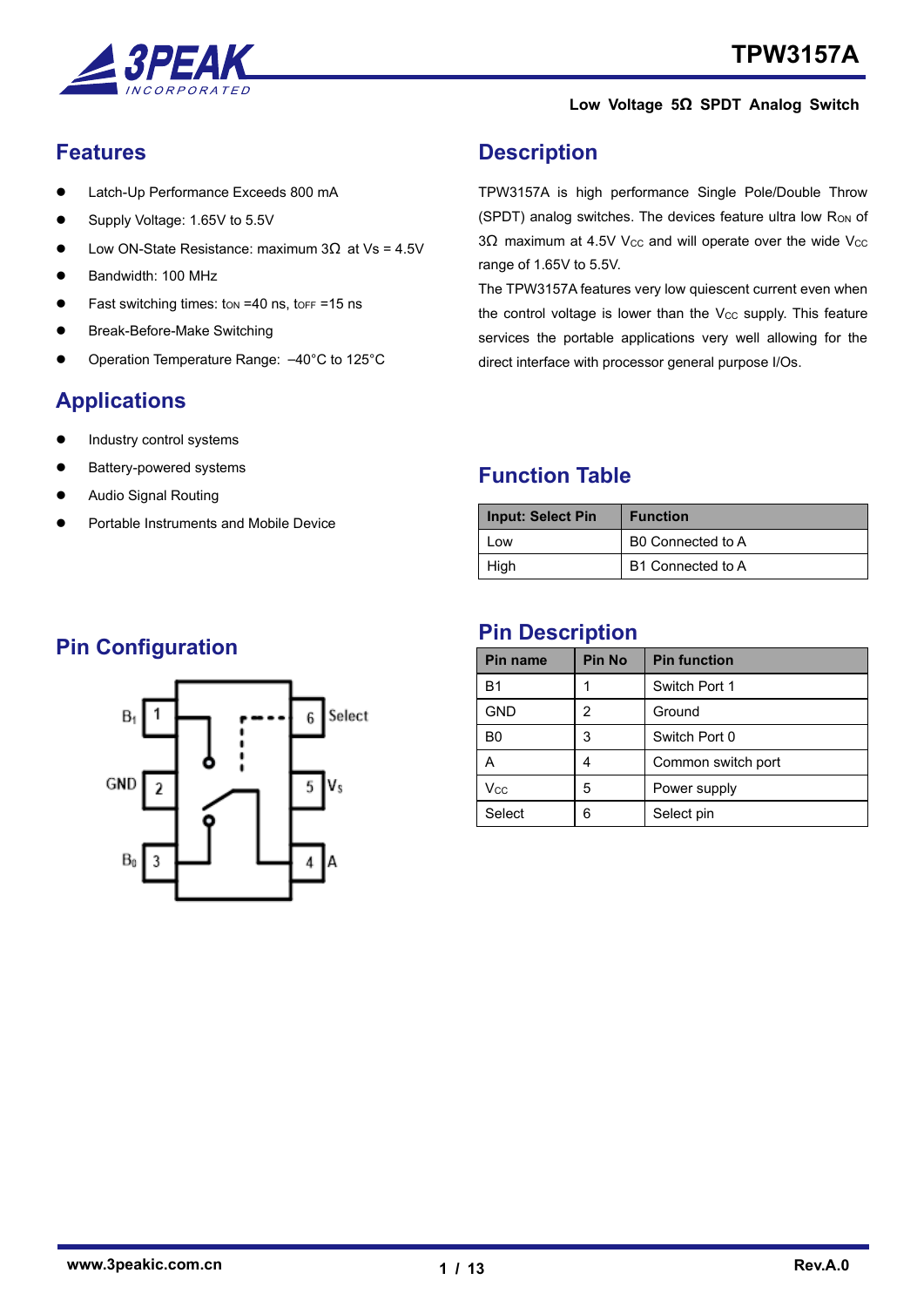

# **Table of Contents**

<span id="page-1-0"></span>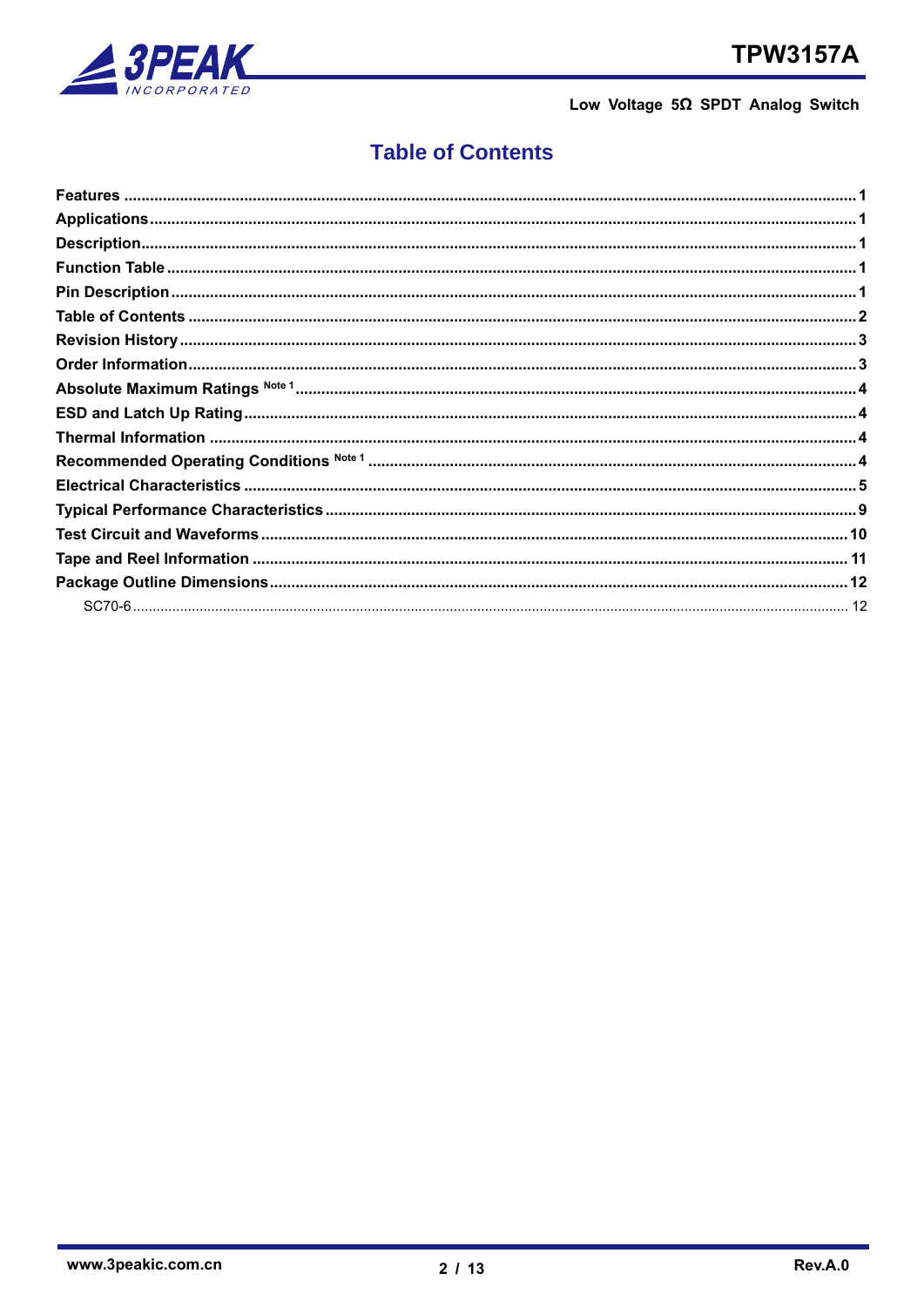

# <span id="page-2-0"></span>**Revision History**

| Date      | <b>Revision</b> | <b>Notes</b>                                                              |
|-----------|-----------------|---------------------------------------------------------------------------|
| 2018/4/5  | Rev.Pre         | Pre-Release Version                                                       |
| 2018/10/1 | Rev.0           | Initial Release Version                                                   |
| 2019/4/23 | Rev.0.01        | Spec of $\triangle$ RON at 1.8Vcc change: 3/5/5ohm $\rightarrow$ 5/7/7ohm |
|           |                 | Correct Toff test condition in figure 3: 50% of output -> 90% of output   |
|           |                 | Update date code information                                              |
|           |                 | Update package information                                                |
| 2022/4/27 | Rev.A.0         | Upgrade the MSL from 3 to 1                                               |

## <span id="page-2-1"></span>**Order Information**

| Order Number | Operating Temperature Range | Package    | Marking Information | <b>MSL</b> | <b>Transport Media, Quantity</b> |
|--------------|-----------------------------|------------|---------------------|------------|----------------------------------|
| TPW3157A-CR  | -40 to 125°C                | 6-Pin SC70 | 315                 |            | Tape and Reel, 3000              |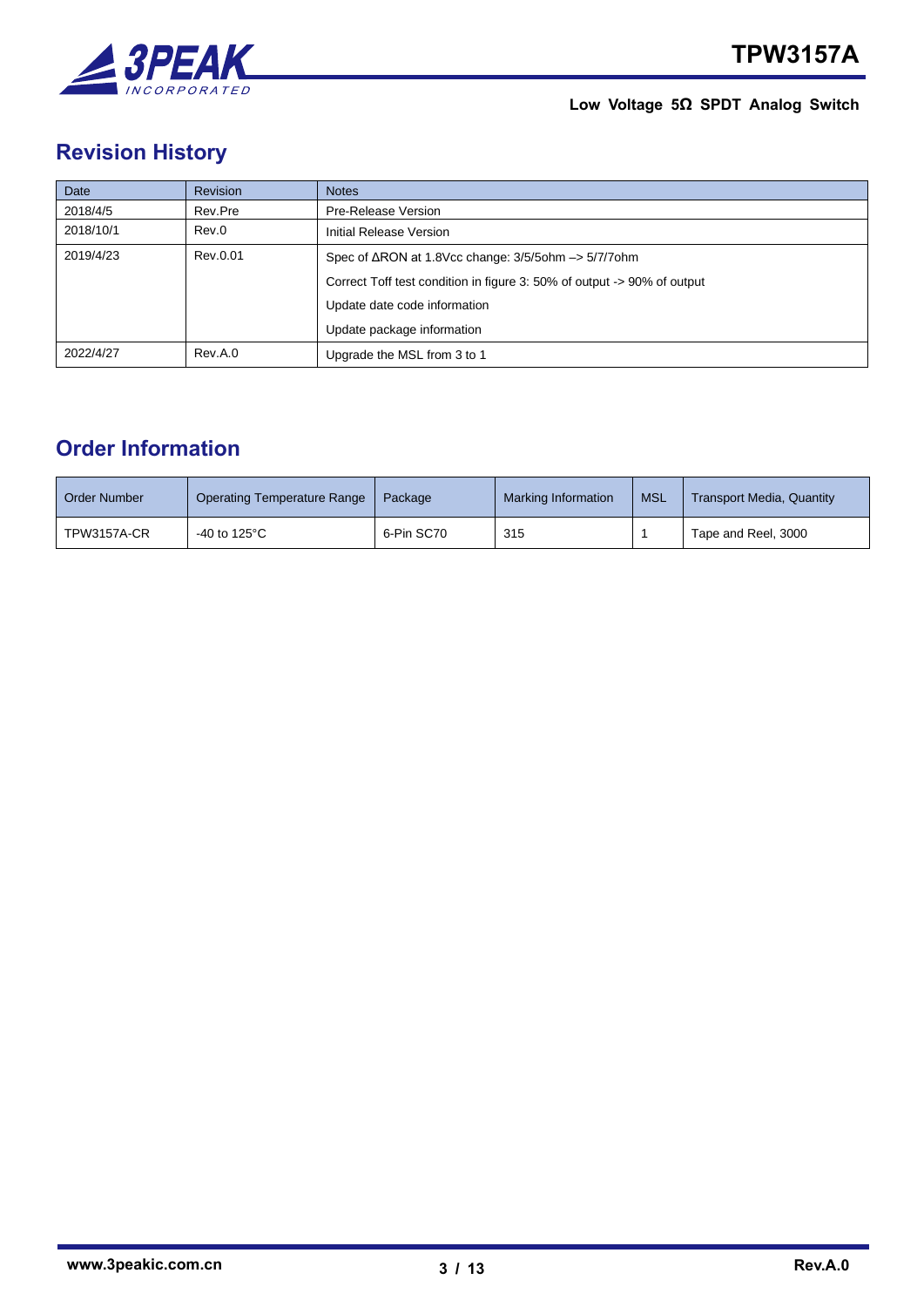

# <span id="page-3-0"></span>**Absolute Maximum Ratings Note 1**

| <b>Parameters</b>                    | Rating                   |
|--------------------------------------|--------------------------|
| Supply Voltage, V <sub>cc</sub>      | $-0.5V$ to 6V            |
| Select Input Voltage                 | $-0.5V$ to 6V            |
| Select Input Diode Current           | $-50mA$                  |
| Switch I/O Port Voltage              | $-0.5$ to $V_{CC}$ + 0.5 |
| Switch I/O Port diode current        | $\pm$ 50mA               |
| <b>Switch Current</b>                | 120 <sub>m</sub> A       |
| <b>Maximum Junction Temperature</b>  | $150^{\circ}$ C          |
| Storage Temperature Range            | $-65$ to 150 $\degree$ C |
| Lead Temperature (Soldering, 10 sec) | $260^{\circ}$ C          |

Note 1: Stresses beyond those listed under Absolute Maximum Ratings may cause permanent damage to the device. Exposure to any Absolute Maximum Rating condition for extended periods may affect device reliability and lifetime.

### <span id="page-3-1"></span>**ESD and Latch Up Rating**

| Symbol     | Parameter                | Condition              | Minimum Level | Unit |
|------------|--------------------------|------------------------|---------------|------|
| HBM        | Human Body Model ESD     | ANSI/ESDA/JEDEC JS-001 | 4             |      |
| <b>CDM</b> | Charged Device Model ESD | ANSI/ESDA/JEDEC JS-002 |               | Kv   |
|            |                          | JESD 78, 25°C          | 800           | mA   |
| LU         | Latch Up                 | JESD 78, 125°C         | 800           | mA   |

## <span id="page-3-2"></span>**Thermal Information**

| Package Type | $\theta_{JA}$ | $\theta_{\text{JC}}$ | Unit |
|--------------|---------------|----------------------|------|
| 6-Pin SC70   | 400           |                      | °C/W |
| 6-Pin SOT    | 250           | 81                   | °C/W |

## <span id="page-3-3"></span>**Recommended Operating Conditions Note 1**

#### Over operating temperature range

| <b>Parameters</b>                   | <b>Min</b> | Max          | Unit |
|-------------------------------------|------------|--------------|------|
| Supply Voltage, V <sub>cc</sub>     | 1.65       | 5.5          |      |
| Select Input Voltage                | 0          | $V_{\rm CC}$ |      |
| Input Transition Rise and Fall Rate |            | 100          | ns/V |
| Switch I/O Port Voltage             | 0V         | $V_{\rm CC}$ |      |
| <b>Operating Temperature Range</b>  | $-40$      | 125          | °C   |

Note 1: Select input must be held HIGH or LOW and it must not float.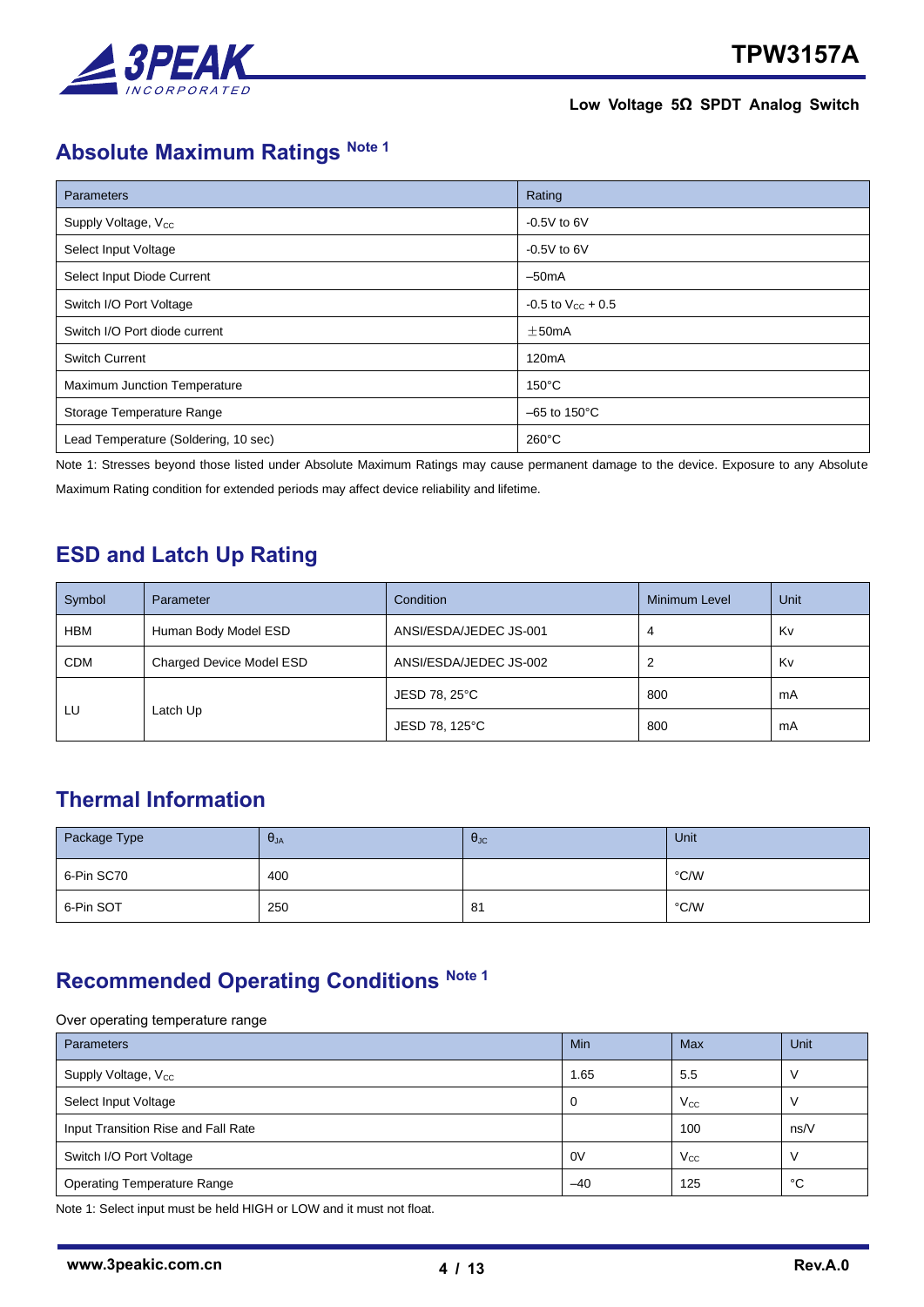

# <span id="page-4-0"></span>**Electrical Characteristics**

#### **VCC = 4.5 to 5.5V, unless otherwise noted.**

| Symbol                         | Parameter                                            | Conditions                                                            | $V_{\rm CC}$<br>(V) | $25^{\circ}$ C | $-40^{\circ}$ C to<br>85°C | $-40^{\circ}$ C to<br>125°C | Limit | Unit       |
|--------------------------------|------------------------------------------------------|-----------------------------------------------------------------------|---------------------|----------------|----------------------------|-----------------------------|-------|------------|
|                                | <b>Power Supply</b>                                  |                                                                       |                     |                |                            |                             |       |            |
| $_{\rm lcc}$                   | Quiescent Supply Current                             | $V_{IN} = 0V$ or $V_{CC}$                                             | 5.5                 | 0.3            | 0.5                        | 1.5                         | Max   | μA         |
| Digital Input                  |                                                      |                                                                       |                     |                |                            |                             |       |            |
| V <sub>IH</sub>                | Input Voltage High                                   |                                                                       |                     |                | 2.4                        | 2.4                         | Min   | $\vee$     |
| $V_{IL}$                       | Input Voltage Low                                    |                                                                       |                     |                | 0.8                        | 0.8                         | Max   | $\vee$     |
| <b>I<sub>IN</sub></b>          | Control Input Leakage                                | $V_{IN} = 0V$ or $V_{CC}$                                             | 5.5                 |                | ±1                         | ±1                          | Max   | μA         |
| <b>Analog Switch</b>           |                                                      |                                                                       |                     |                |                            |                             |       |            |
| $R_{ON}$ <sup>(1)</sup>        |                                                      | $I_{\text{OUT}}$ = 100mA, B0 or B1 = 3.5V                             | 4.5                 | 1.5            |                            |                             | Typ   | Ω          |
| R <sub>ON</sub>                |                                                      | $I_{OUT}$ = 100mA, B0 or B1 = 3.5V                                    | 4.5                 | $\overline{2}$ | 3                          | 3                           | Max   | Ω          |
| $\Delta R_{ON}$                | Maximum ON resistance                                | $I_{\text{OUT}}$ = 100mA, B0 or B1 = 3.5V                             | 4.5                 | 0.3            | 0.4                        | 0.4                         | Max   | Ω          |
| $R_{\text{FLAT(ON)}}$          | On Resistance Flatness                               | $I_{OUT}$ = 100mA, B0 or B1 = 0V, 1V, 2V                              | 4.5                 | 0.5            | 0.6                        | 0.6                         | Max   | Ω          |
| $I_{NO(OFF)}$<br>$I_{NC(OFF)}$ | <b>OFF</b><br>Switch<br>Leakage<br>Current on B0, B1 | $A = 1V, 4.5V,$<br>B0 or B1 = $4.5V$ , 1V                             | 5.5                 | ±10            | ±50                        | ±100                        | Max   | nA         |
| $I_{A(OFF)}$                   | Switch<br>OFF<br>Leakage<br>Current on A             | $A = 1V, 4.5V,$<br>B0 or B1 = $4.5V$ , 1V                             | 5.5                 | ±20            | ±100                       | ±200                        | Max   | nA         |
| $I_{A(ON)}$                    | Switch ON Leakage Current<br>on A                    | $A = 1V, 4.5V,$<br>B0 or B1 = $1V$ , 4.5V or Floating                 | 5.5                 | ±20            | ±100                       | ±200                        | Max   | nA         |
|                                | <b>Dynamic Characteristics</b>                       |                                                                       |                     |                |                            |                             |       |            |
| tPHL,<br>tPLH                  | Switch IN to OUT time                                | B0 or B1 = $3V,RL = 50\Omega$ , CL = $35pF$ ,<br>Figure 3             | 4.5                 | 5              |                            |                             | Max   | ns         |
| tPZH,<br>tPZL                  | Switch turn-on time                                  | B0 or B1 = 3V, RL = $50Ω$ , CL = $35pF$ ,<br>Figure 3                 | 4.5                 | 40             | 50                         | 50                          | Max   | ns         |
| tPHZ,<br>tPLZ                  | Switch turn-off time                                 | B0 or B1 = 3V, RL = $50Ω$ , CL = $35pF$ ,<br>Figure 3                 | 4.5                 | 20             | 25                         | 25                          | Max   | ns         |
| $t_{\mathsf{B}}$               | Break before make time (1)                           | B0 or B1 = $3V,RL = 50\Omega$ , CL = $35pF$ ,<br>Figure 4             | 4.5                 | 20             | 40                         | 40                          | Typ   | ns         |
| Q                              | Charge Injection (1)                                 | $C_L = 1.0nF$ , $V_{GEN} = 0V$ , $R_{GEN} = 0\Omega$ ,<br>Figure 5    | 5                   | 20             |                            |                             | Typ   | pC         |
|                                | OFF-Isolation (1)                                    | f = 1MHz, RL = $50\Omega$ , Figure 6                                  | 5                   | -65            |                            |                             | Typ   | dB         |
|                                | Crosstalk <sup>(1)</sup>                             | f = 1MHz, RL = $50\Omega$ , Figure 7                                  | 5                   | $-65$          |                            |                             | Typ   | dB         |
| <b>BW</b>                      | Bandwidth <sup>(1)</sup>                             | $R_1 = 50\Omega$                                                      | 5                   | 100            |                            |                             | Typ   | <b>MHz</b> |
| THD                            | Total Harmonic Distortion (1)                        | $R_L$ = 600 $\Omega$ , $V_{IN}$ = 0.5 $V_{PP}$ , f = 20Hz to<br>20kHz | 5                   | 0.008          |                            |                             | Typ   | $\%$       |
| Capacitance                    |                                                      |                                                                       |                     |                |                            |                             |       |            |
| $C_{IN}$                       | Select Input capacitance (1)                         |                                                                       | 5                   | 5              |                            |                             | Typ   | pF         |
| $C_{OFF}$                      | B-Port Off capacitance (1)                           |                                                                       | 5                   | 12             |                            |                             | Typ   | pF         |
| $C_{ON}$                       | ON Capacitance <sup>(1)</sup>                        |                                                                       | 5                   | 40             |                            |                             | Typ   | pF         |

(1). Test data is based on bench test and design simulation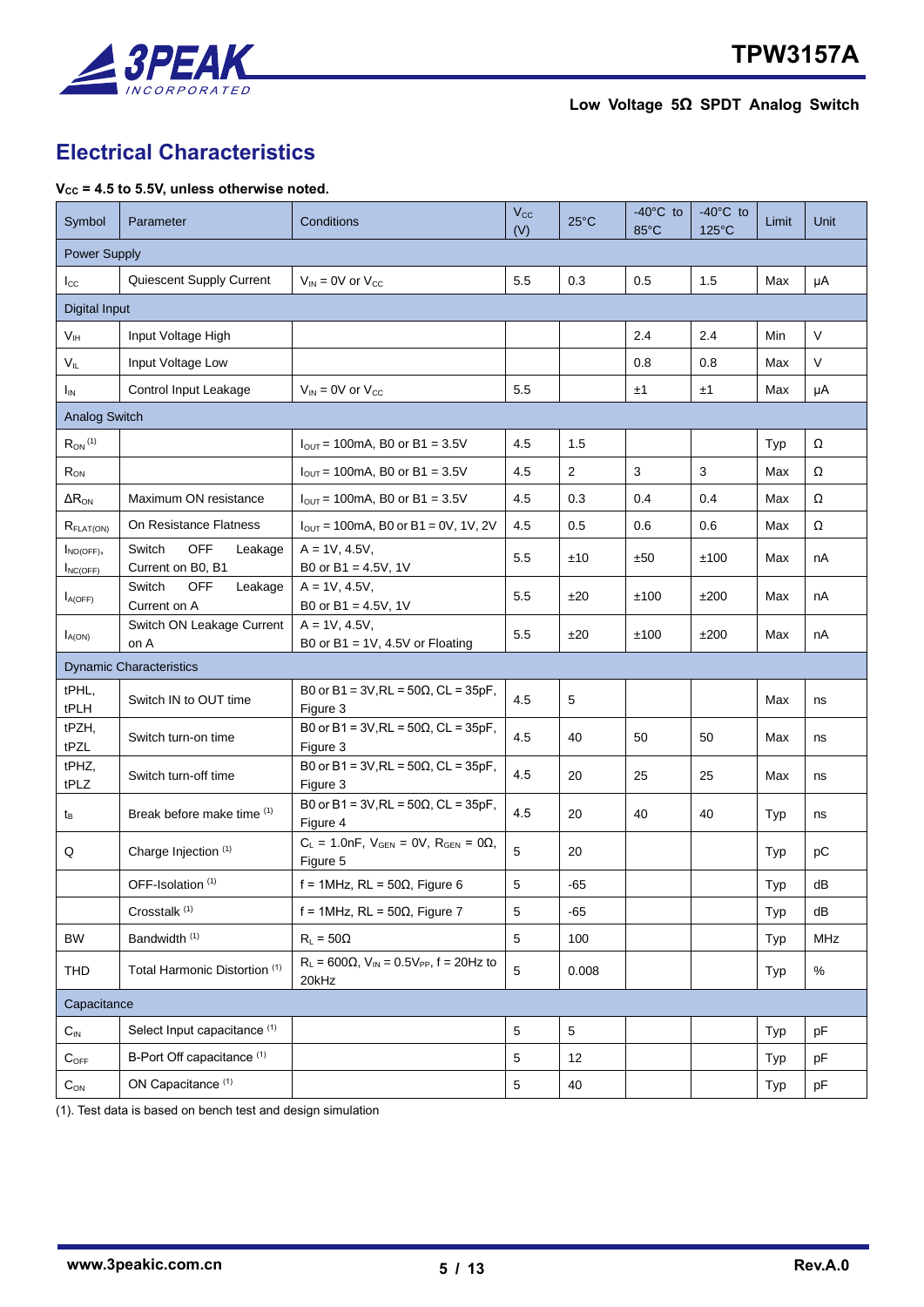

### **VCC = 2.7 to 3.6V, unless otherwise noted.**

| Symbol                         | Parameter                                            | Conditions                                                            | $V_{\rm CC}$<br>(V) | $25^{\circ}$ C | $-40^{\circ}$ C to<br>85°C | $-40^{\circ}$ C to<br>125°C | Limit | Unit       |
|--------------------------------|------------------------------------------------------|-----------------------------------------------------------------------|---------------------|----------------|----------------------------|-----------------------------|-------|------------|
| <b>Power Supply</b>            |                                                      |                                                                       |                     |                |                            |                             |       |            |
| $I_{\rm CC}$                   | Quiescent Supply Current                             | $V_{IN}$ = 0V or $V_{CC}$                                             | 3.6                 | 0.3            | 0.5                        | 1.5                         | Max   | μA         |
| Digital Input                  |                                                      |                                                                       |                     |                |                            |                             |       |            |
| V <sub>IH</sub>                | Input Voltage High                                   |                                                                       |                     |                | 1.65                       | 1.65                        | Min   | $\vee$     |
| $V_{IL}$                       | Input Voltage Low                                    |                                                                       |                     |                | 0.6                        | 0.6                         | Max   | $\vee$     |
| $I_{IN}$                       | Control Input Leakage                                | $V_{IN} = 0V$ or $V_{CC}$                                             | 3.6                 |                | ±1                         | ±1                          | Max   | μA         |
| Analog Switch                  |                                                      |                                                                       |                     |                |                            |                             |       |            |
| $R_{ON}$ <sup>(1)</sup>        |                                                      | $I_{OUT}$ = 100mA, B0 or B1 = 1.5V                                    | 2.7                 | $\sqrt{3}$     |                            |                             | Typ   | Ω          |
| $R_{\rm ON}$                   |                                                      | $I_{OUT}$ = 100mA, B0 or B1 = 1.5V                                    | 2.7                 | $\sqrt{5}$     | 8                          | 8                           | Max   | Ω          |
| $\Delta R_{\rm ON}$            | Maximum ON resistance                                | $I_{OUT}$ = 100mA, B0 or B1 = 1.5V                                    | 2.7                 | 0.5            | 0.6                        | 0.6                         | Max   | Ω          |
| $R_{\text{FLATION}}$           | On Resistance Flatness                               | $I_{\text{OUT}} = 100 \text{mA}$ , B0 or B1 = 0V, 0.75V,<br>1.5V      | 2.7                 | 1.5            | 2                          | 2                           | Max   | Ω          |
| $I_{NO(OFF)}$<br>$I_{NC(OFF)}$ | Switch<br><b>OFF</b><br>Leakage<br>Current on B0, B1 | $A = 1V, 4.5V,$<br>B0 or B1 = $4.5V$ , 1V                             | 3.6                 | ±10            | ±50                        | ±100                        | Max   | nA         |
| $I_{A(OFF)}$                   | Switch<br><b>OFF</b><br>Leakage<br>Current on A      | $A = 1V, 4.5V,$<br>B0 or B1 = $4.5V$ , 1V                             | 3.6                 | ±20            | ±100                       | ±200                        | Max   | nA         |
| $I_{A(ON)}$                    | Switch ON Leakage Current<br>on A                    | $A = 1V, 4.5V,$<br>B0 or B1 = $1V$ , 4.5V or Floating                 | 3.6                 | ±20            | ±100                       | ±200                        | Max   | nA         |
|                                | <b>Dynamic Characteristics</b>                       |                                                                       |                     |                |                            |                             |       |            |
| tPHL,<br>tPLH                  | Switch IN to OUT time (1)                            | B0 or B1 = 1.5V, RL = 50Ω, CL =<br>35pF, Figure 3                     | 2.7                 | 10             |                            |                             | Typ   | ns         |
| tPZH,<br>tPZL                  | Switch turn-on time                                  | B0 or B1 = 1.5V, RL = $50\Omega$ , CL =<br>35pF, Figure 3             | 2.7                 | 70             | 80                         | 80                          | Max   | ns         |
| tPHZ,<br>tPLZ                  | Switch turn-off time                                 | B0 or B1 = 1.5V, RL = 50Ω, CL =<br>35pF, Figure 3                     | 2.7                 | 25             | 40                         | 40                          | Max   | ns         |
| tв                             | Break before make time (1)                           | B0 or B1 = 1.5V, RL = $50\Omega$ , CL =<br>35pF, Figure 4             | 2.7                 | 20             |                            |                             | Typ   | ns         |
| Q                              | Charge Injection (1)                                 | $C_L = 1.0nF$ , $V_{GEN} = 0V$ , $R_{GEN} = 0\Omega$ ,<br>Figure 5    | 3                   | 20             |                            |                             | Typ   | рC         |
|                                | OFF-Isolation (1)                                    | f = 1MHz, $R_L$ = 50 $\Omega$ , Figure 6                              | 3                   | $-65$          |                            |                             | Typ   | dB         |
|                                | Crosstalk <sup>(1)</sup>                             | f = 1MHz, $R_L$ = 50 $\Omega$ , Figure 7                              | 3                   | $-65$          |                            |                             | Typ   | dB         |
| <b>BW</b>                      | Bandwidth <sup>(1)</sup>                             | $R_1 = 50\Omega$                                                      | $\mathbf{3}$        | 100            |                            |                             | Typ   | <b>MHz</b> |
| <b>THD</b>                     | Total Harmonic Distortion (1)                        | $R_L$ = 600 $\Omega$ , $V_{IN}$ = 0.5 $V_{PP}$ , f = 20Hz to<br>20kHz | 3                   | 0.01           |                            |                             | Typ   | %          |

(1). Test data is based on bench test and design simulation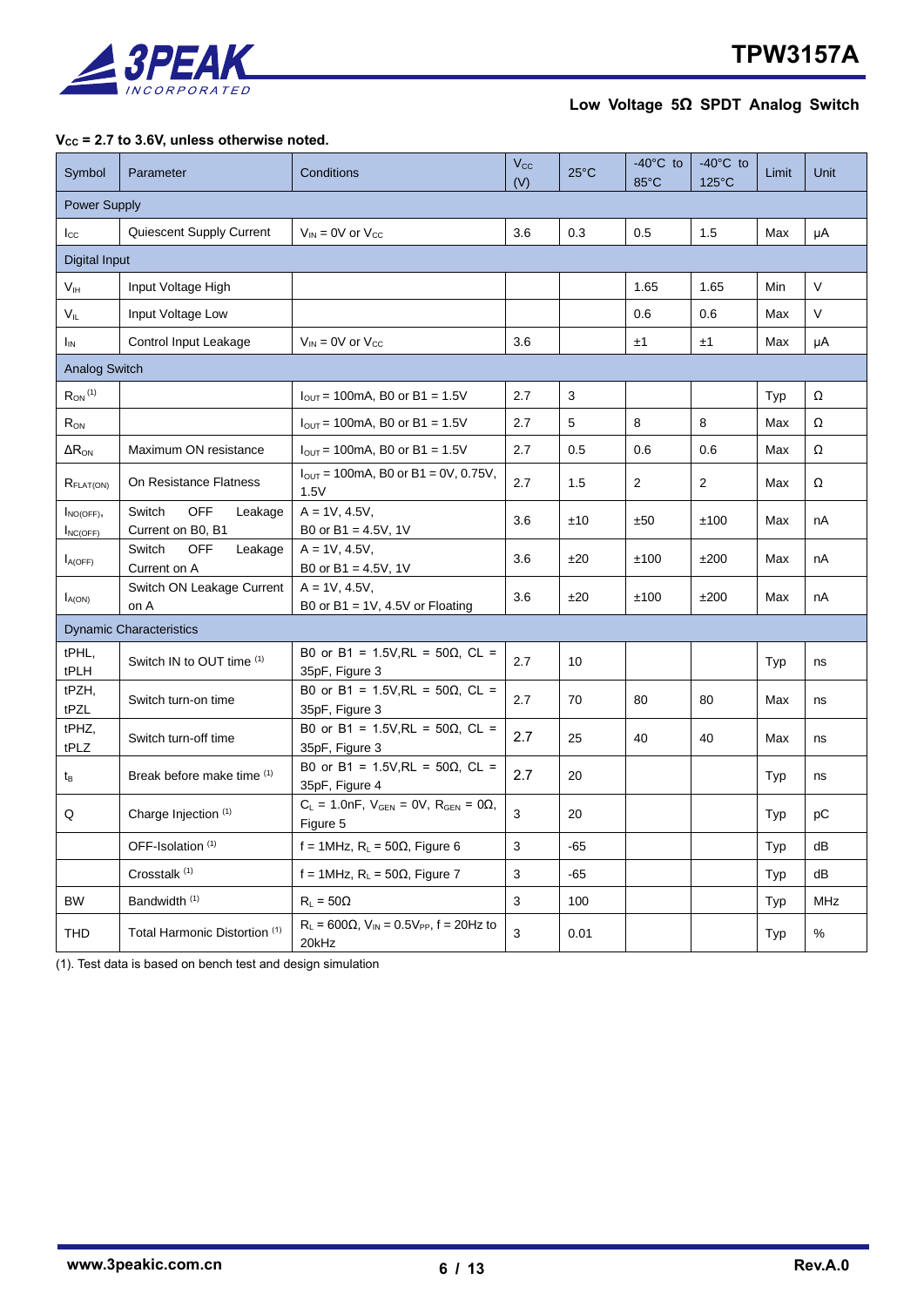

#### **VCC = 1.65 to 1.95V, unless otherwise noted.**

| Symbol                              | Parameter                                            | Conditions                                                              | $V_{\rm CC}$<br>(V) | $25^{\circ}$ C | $-40^{\circ}$ C to<br>$85^{\circ}$ C | $-40^{\circ}$ C to<br>$125^{\circ}$ C | Limit | Unit       |
|-------------------------------------|------------------------------------------------------|-------------------------------------------------------------------------|---------------------|----------------|--------------------------------------|---------------------------------------|-------|------------|
| <b>Power Supply</b>                 |                                                      |                                                                         |                     |                |                                      |                                       |       |            |
| $_{\rm lcc}$                        | Quiescent Supply Current                             | $V_{IN} = 0V$ or $V_{CC}$                                               | 1.95                | 0.3            | 0.5                                  | 1.5                                   | Max   | μA         |
| Digital Input                       |                                                      |                                                                         |                     |                |                                      |                                       |       |            |
| V <sub>IH</sub>                     | Input Voltage High                                   |                                                                         |                     |                | 1.4                                  | 1.4                                   | Min   | $\vee$     |
| $V_{IL}$                            | Input Voltage Low                                    |                                                                         |                     |                | 0.4                                  | 0.4                                   | Max   | $\vee$     |
| I <sub>IN</sub>                     | Control Input Leakage                                | $V_{IN}$ = 0V or $V_{CC}$                                               | 1.95                |                | ±1                                   | ±1                                    | Max   | μA         |
| <b>Analog Switch</b>                |                                                      |                                                                         |                     |                |                                      |                                       |       |            |
| $R_{ON}$ (1)                        |                                                      | $I_{\text{OUT}}$ = 10mA, B0 or B1 = 0.9V                                | 1.65                | 15             |                                      |                                       | Typ   | Ω          |
| $\mathsf{R}_{\mathsf{ON}}$          |                                                      | $I_{\text{OUT}}$ = 10mA, B0 or B1 = 0.9V                                | 1.65                | 20             | 25                                   | 25                                    | Max   | Ω          |
| $\Delta R_{\rm ON}$                 | Maximum ON resistance                                | $I_{\text{OUT}}$ = 10mA, B0 or B1 = 0.9V                                | 1.65                | 5              | $\overline{7}$                       | $\overline{7}$                        | Max   | Ω          |
| $I_{NO(OFF)}$<br>$I_{NC(OFF)}$      | <b>OFF</b><br>Switch<br>Leakage<br>Current on B0, B1 | $A = 0V$ , 1.95V,<br>B0 or $B1 = 1.95V$ , 0V                            | 1.95                | ±10            | ±50                                  | ±100                                  | Max   | nA         |
| $I_{A(OFF)}$                        | Switch<br><b>OFF</b><br>Leakage<br>Current on A      | $A = 0V$ , 1.95V,<br>B0 or B1 = 1.95V, 0V                               | 1.95                | ±20            | ±100                                 | ±200                                  | Max   | nA         |
| $I_{A(ON)}$                         | Switch ON Leakage Current<br>on A                    | $A = 0V$ , 1.95V,<br>B0 or B1 = $0V$ , 1.95V or Floating                | 1.95                | ±20            | ±100                                 | ±200                                  | Max   | nA         |
|                                     | <b>Dynamic Characteristics</b>                       |                                                                         |                     |                |                                      |                                       |       |            |
| t <sub>PHL</sub> , t <sub>PLH</sub> | Switch IN to OUT time (1)                            | B0 or B1 = 1.0V, RL = 50Ω, CL =<br>35pF, Figure 3                       | 1.65                | 10             |                                      |                                       | Typ   | ns         |
| $t_{PZH}$ , $t_{PZL}$               | Switch turn-on time                                  | B0 or B1 = 1.0V, RL = 50Ω, CL =<br>35pF, Figure 3                       | 1.65                | 80             | 90                                   | 90                                    | Max   | ns         |
| t <sub>PHZ</sub> , t <sub>PLZ</sub> | Switch turn-off time                                 | B0 or B1 = 1.0V, RL = 50Ω, CL =<br>35pF, Figure 3                       | 1.65                | 50             | 70                                   | 70                                    | Max   | ns         |
| $t_{\mathsf{B}}$                    | Break before make time                               | B0 or B1 = 1.0V, RL = 50Ω, CL =<br>35pF, Figure 4                       | 1.65                | 20             |                                      |                                       | Max   | ns         |
| Q                                   | Charge Injection (1)                                 | $C_L = 1.0nF$ , $V_{GEN} = 0V$ , $R_{GEN} = 0\Omega$ ,<br>Figure 5      | 1.8                 | 20             |                                      |                                       | Typ   | рC         |
|                                     | OFF-Isolation (1)                                    | f = 1MHz, $R_L$ = 50 $\Omega$ , Figure 6                                | 1.8                 | $-65$          |                                      |                                       | Typ   | dB         |
|                                     | Crosstalk <sup>(1)</sup>                             | f = 1MHz, $R_L$ = 50 $\Omega$ , Figure 7                                | 1.8                 | $-65$          |                                      |                                       | Typ   | dB         |
| <b>BW</b>                           | Bandwidth <sup>(1)</sup>                             | $R_L = 50\Omega$                                                        | 1.8                 | 100            |                                      |                                       | Typ   | <b>MHz</b> |
| <b>THD</b>                          | Total Harmonic Distortion (1)                        | $R_{L}$ = 600 $\Omega$ , $V_{IN}$ = 0.5 $V_{PP}$ , f = 20Hz to<br>20kHz | 1.8                 | 0.01           |                                      |                                       | Typ   | $\%$       |

(1). Test data is based on bench test and design simulation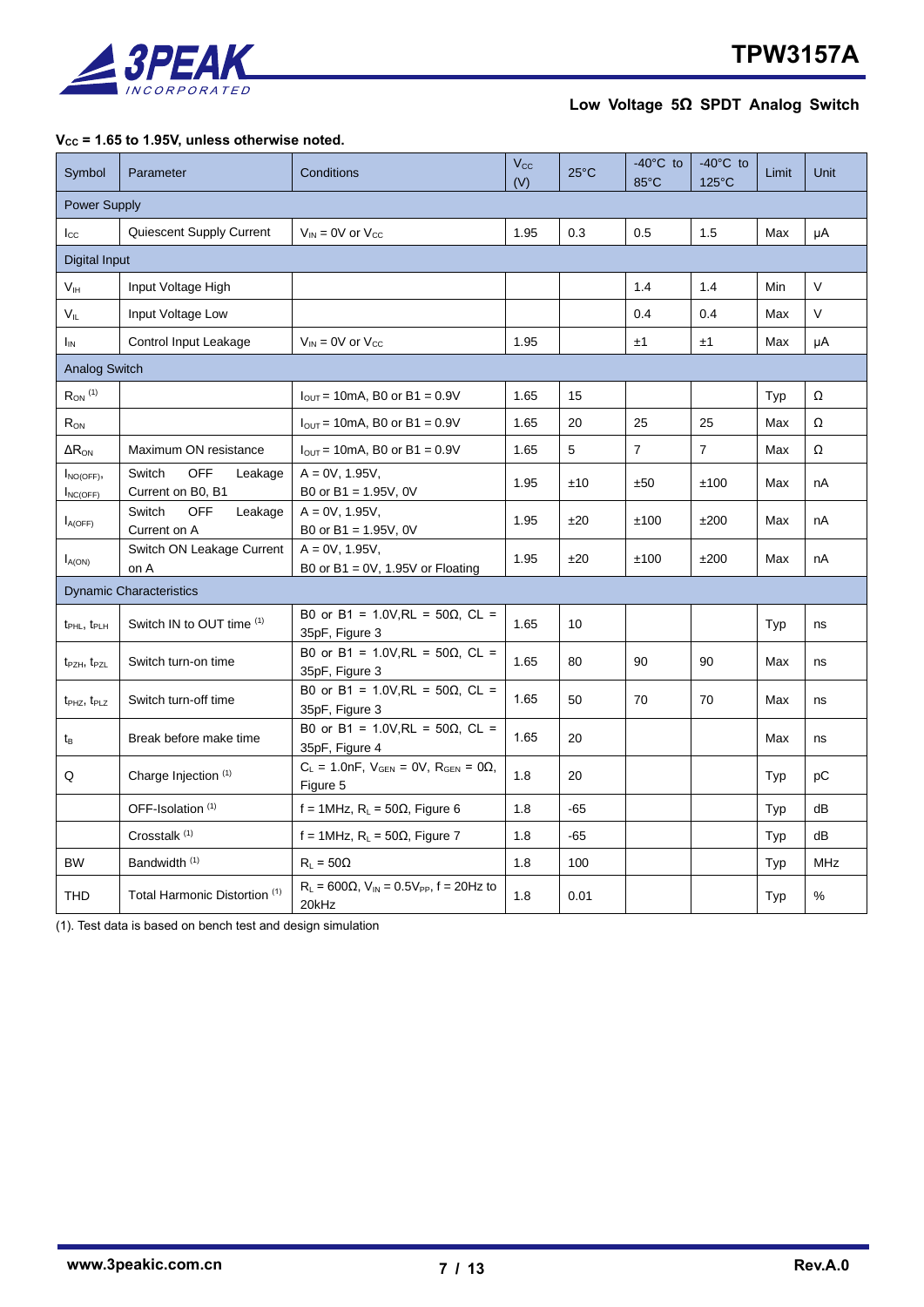

### **T<sup>A</sup> = 0°C to 50°C, unless otherwise noted.**

| Symbol        | Parameter                       | Conditions                         | $V_{\rm CC}$<br>(V) | <b>Spec</b> | Limit | <b>Unit</b> |
|---------------|---------------------------------|------------------------------------|---------------------|-------------|-------|-------------|
| $I_{NO(OFF)}$ | <b>OFF</b><br>Switch<br>Leakage | $A = 1V, 4.5V,$                    | 3.6                 | ±10         | Max   | nA          |
| $I_{NC(OFF)}$ | Current on B0, B1               | B0 or B1 = $4.5V$ , 1V             |                     |             |       |             |
| $I_{A(OFF)}$  | <b>OFF</b><br>Leakage<br>Switch | $A = 1V, 4.5V,$                    | 3.6                 | ±20         | Max   | nA          |
|               | Current on A                    | B0 or B1 = $4.5V$ , 1V             |                     |             |       |             |
|               | Switch ON Leakage Current       | $A = 1V, 4.5V,$                    | 3.6                 |             | Max   | nA          |
| $I_{A(ON)}$   | on A                            | B0 or B1 = $1V$ , 4.5V or Floating |                     | ±20         |       |             |
| $I_{NO(OFF)}$ | <b>OFF</b><br>Switch<br>Leakage | $A = 1V, 4.5V,$                    | 5.5                 | ±10         | Max   | nA          |
| $I_{NC(OFF)}$ | Current on B0, B1               | B0 or B1 = $4.5V$ , 1V             |                     |             |       |             |
| $I_{A(OFF)}$  | <b>OFF</b><br>Switch<br>Leakage | $A = 1V, 4.5V,$                    |                     | ±20         | Max   | nA          |
|               | Current on A                    | B0 or B1 = $4.5V$ , 1V             | 5.5                 |             |       |             |
| $I_{A(ON)}$   | Switch ON Leakage Current       | $A = 1V, 4.5V,$                    | 5.5                 | ±20         | Max   | nA          |
|               | on A                            | B0 or B1 = $1V$ , 4.5V or Floating |                     |             |       |             |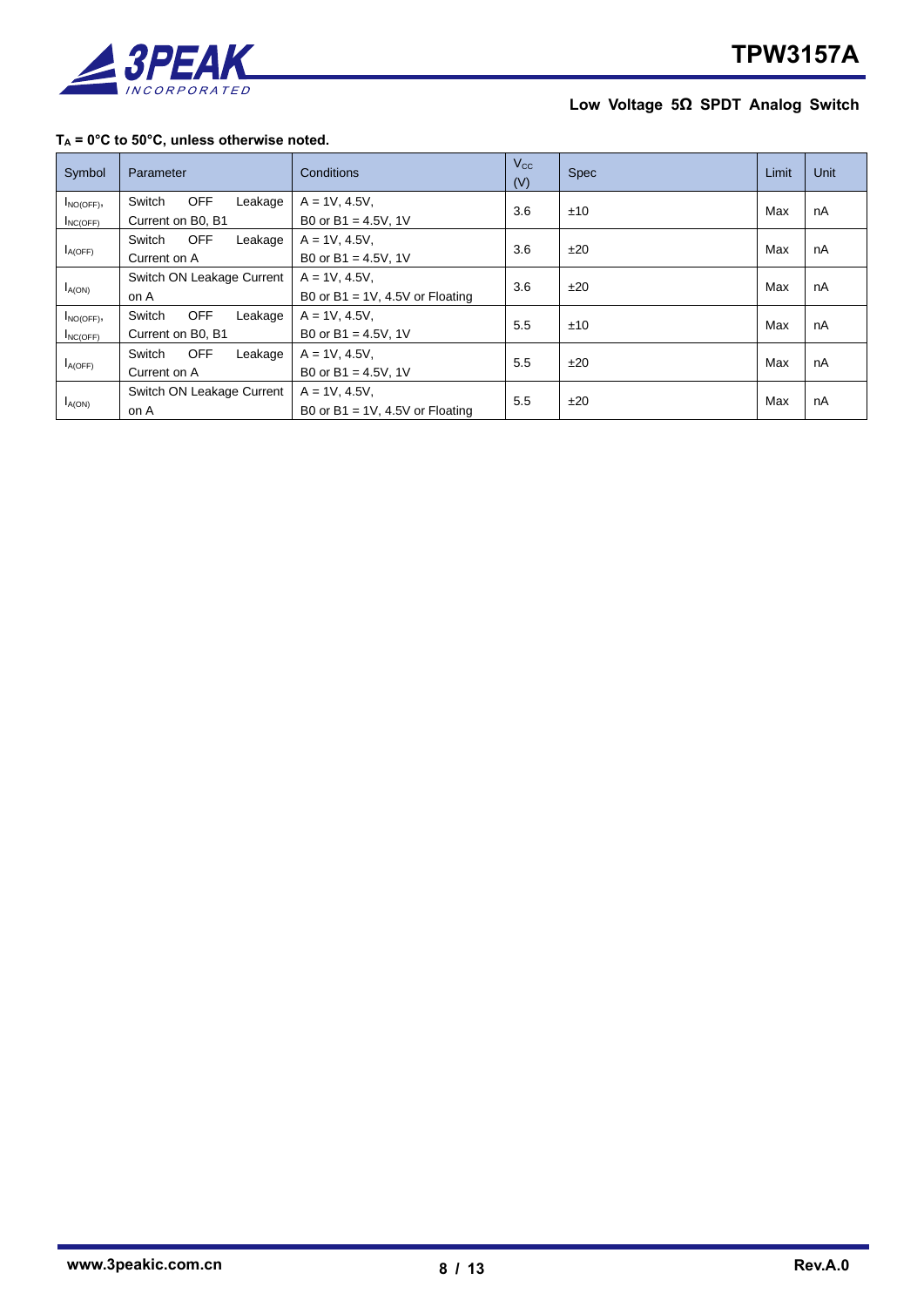

# <span id="page-8-0"></span>**Typical Performance Characteristics**



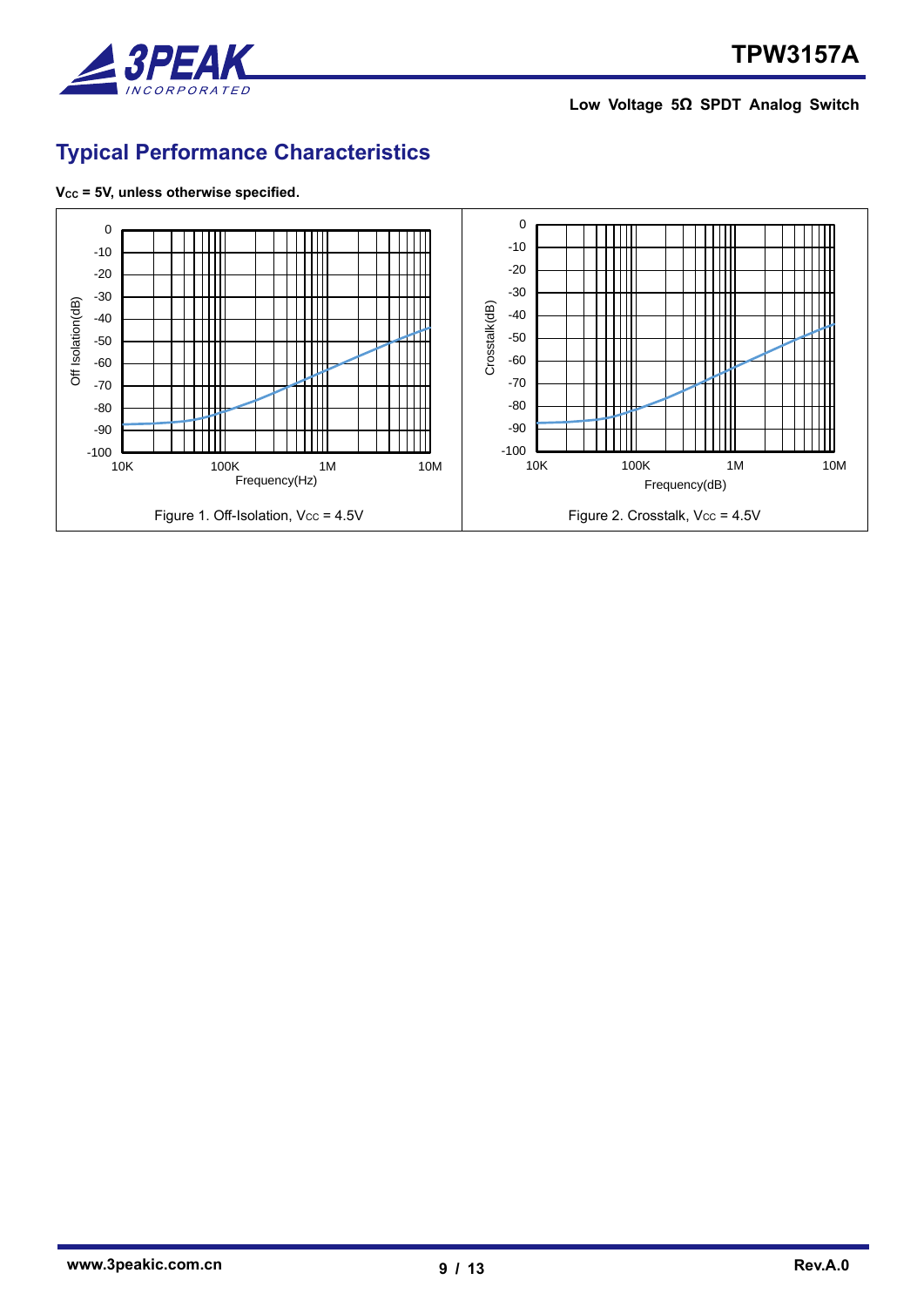

## <span id="page-9-0"></span>**Test Circuit and Waveforms**

<span id="page-9-5"></span><span id="page-9-4"></span><span id="page-9-3"></span><span id="page-9-2"></span><span id="page-9-1"></span>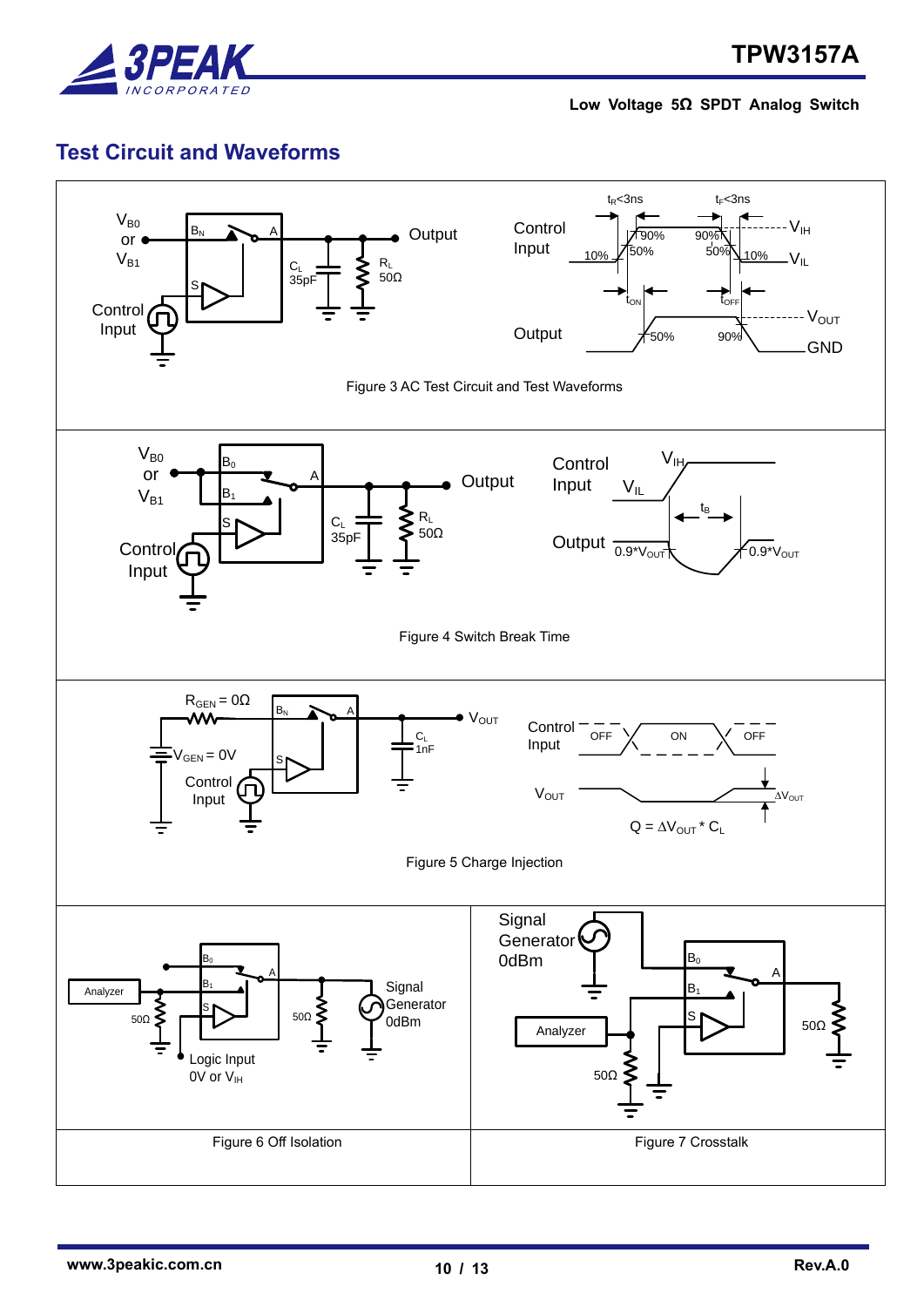

# <span id="page-10-0"></span>**Tape and Reel Information**



| <b>Order Number</b> | Package    | D <sub>1</sub> | W <sub>1</sub> | A0            | B <sub>0</sub> | K <sub>0</sub> | P <sub>0</sub> | W <sub>0</sub> | Pin1<br>Quadrant |
|---------------------|------------|----------------|----------------|---------------|----------------|----------------|----------------|----------------|------------------|
|                     |            |                |                |               |                |                |                |                |                  |
| TPW3157A-CR         | 6-Pin SC70 | $178 + 1$      | $12.3 \pm 1$   | $2.4 \pm 0.1$ | $2.5 \pm 0.1$  | $1.2 \pm 0.1$  | $4.0{\pm}0.1$  | $8.0{\pm}0.1$  | Q3               |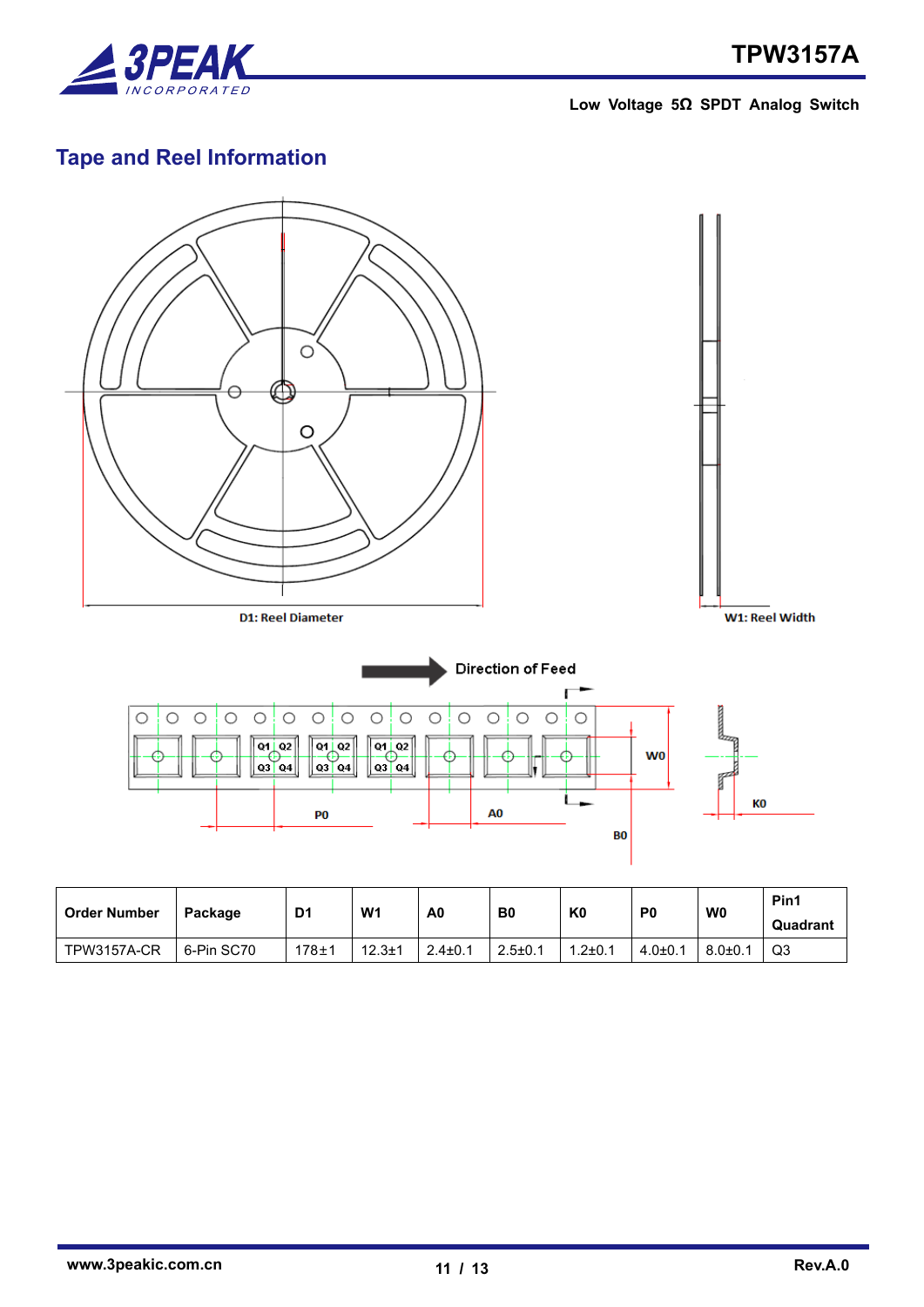

# <span id="page-11-0"></span>**Package Outline Dimensions**

### <span id="page-11-1"></span>**SC70-6**







| Symbol |              | <b>Dimensions In Millimeters</b> | <b>Dimensions In Inches</b> |       |  |
|--------|--------------|----------------------------------|-----------------------------|-------|--|
|        | Min.         | Max.                             | Min.                        | Max.  |  |
| Α      | 0.900        | 1.100                            | 0.035                       | 0.043 |  |
| A1     | 0.000        | 0.100                            | 0.000                       | 0.004 |  |
| A2     | 0.900        | 1.000                            | 0.035                       | 0.039 |  |
| b      | 0.150        | 0.350                            | 0.006                       | 0.014 |  |
| c      | 0.110        | 0.175                            | 0.004                       | 0.007 |  |
| D      | 2.000        | 2.200                            | 0.079                       | 0.087 |  |
| E      | 2.150        | 2.450                            | 0.085                       | 0.096 |  |
| E1     | 1.150        | 1.350                            | 0.045                       | 0.053 |  |
| е      | $0.650$ TYP. |                                  | 0.026 TYP.                  |       |  |
| e1     | 1.200        | 1.400                            | 0.047                       | 0.055 |  |
|        | 0.260        | 0.460                            | 0.010                       | 0.018 |  |
| L1     | 0.525 REF.   |                                  | 0.021 REF.                  |       |  |
| θ      | О°           | 8°                               | 0°                          | 8°    |  |